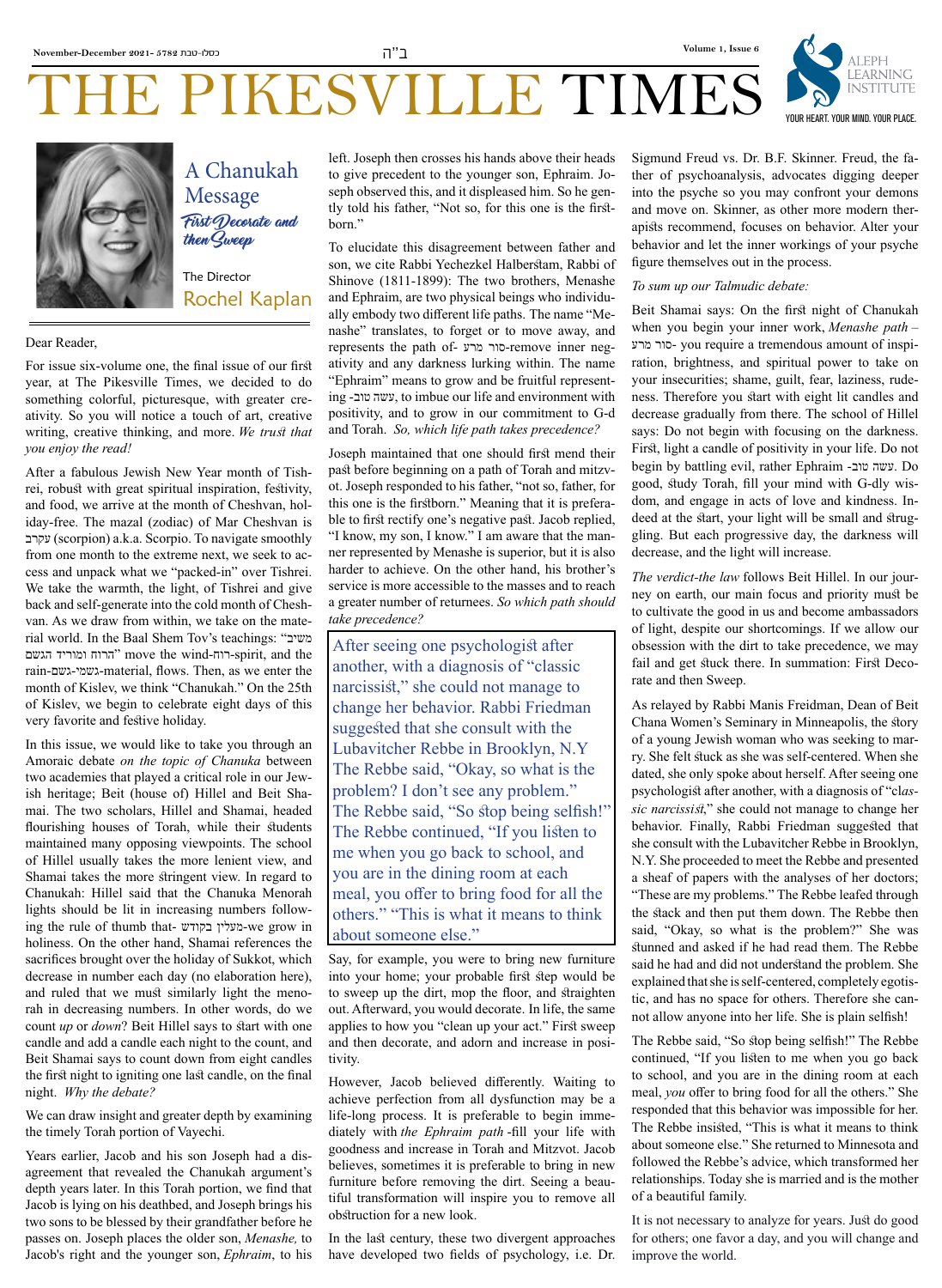

#### A mother's heart His song keeps my heartache beats for her son **Pirkel Avot 2:4: Avot 2:4: In the book of Tanya man under the Indian United States of Tanya man under the book of Tanya man under the book of Tanya man under the book of Tanya man until the in place. CHILD'S CHILD'SONU** Bring fragrance to my innermost sign  $My$  son, you shine in my eyes so brightly.

by Ruti Rosenbloom



○ Enclosed check

*A mother's heart beats for her son We are bound with love together Human eyes cannot vision where I hold our bond inside my heart Dirt below my feet so clever, Fool me into forgetting not! I heard his heartbeat before. My memory seeks to find your grace And put it in my heart's sacred place. Your ways remembered, I emulate. How long this world keeps me separate. My Angel plays exalted tunes Happy strumming all my heartstrings*  A lesson from His song keeps my heartache anchored.

*Deeply I breathe and nostrils filled Bring fragrance to my innermost sigh The scent of my Rose I keep close.* vour name and a smile appears. A state<br>
viewed in the context of the context of the context of the context of the bigger of the bigger of the bigger o *My hopes for you I held quite high*<br>dance when you come need *I am sorry for demanding I beg you for understanding Your life He took away so fast, I would have pledged on your behalf. Your light most brilliant and vast The brightest shine I ever knew*  **Since you left this world, my Love has blossomed.** The matter inside my heart.

**ch.30, Rabbi Shinuer Shinuer Shinuer Zalman of Liadi, expounds upon the Calman of Liadi, exponential exponential exponential exponential exponential exponential exponential explains of the Calman of the Calman of the Calm** New dreams built by our spirit. "The Alter Rebbe explained to **picture, it become a space of the space of the space of the space of the spade and space and space and space a** fa *Wellsprings gather from earth depths deep.* ways " *Between these streams a channel flows.*<br>Between these streams a channel flows.  $S_0$  salty and oh so sweet, they are the mother's  $\sim$ *tears. Exercisence is the tears.*<br> *A Mother cries to fill the gaping hole.* Gam zu L'Tova! **These cries prepare and purify life.** Master of the World, everyth *They get us ready!…*  **Drop by drop small beads emerge,** The person meant well, or the person meant faith what to proper person meant o *Master of the World gather our cries! Trillions of* created the world from good an *tears, Prepare puddles Into a Great sea. The cry prepares our future berrything is you. Search teams look along the perimeter.*<br>Search teams look along the perimeter.  $M$  better teams took drong the permeter. *Hashem is gathering... A world of complete peace is coming. Get Ready!*  **instance in the Raindrops pour from clouds in heaven.** Can continue to keep him alive by following his can continue to keep him alive by following his *Hashem is gathering...*<br> *is true when it complete position when* when we speak the same process is set in more process is set in the speak position of creating his Shabbos table. A world of complete peace is coming.<br>Get Ready!<br>The Get Ready! well. For example, the can negatively example, the spiritual oasis.  $\mathcal{A}$  to the 11th century Spanish Talmudist, Rabbi  $\mathcal{A}$  and  $\mathcal{A}$  of  $\mathcal{A}$  of  $\mathcal{A}$  of  $\mathcal{A}$  of  $\mathcal{A}$  of  $\mathcal{A}$  of  $\mathcal{A}$  of  $\mathcal{A}$  of  $\mathcal{A}$  of  $\mathcal{A}$  of  $\mathcal{A}$  of  $\mathcal{A}$  of  $\mathcal{A}$  o

> **incremental harm is being influental harmonic subtly. The influental harmonic subtly. The intervention of the intervention of the intervention of the intervention of the intervention of the intervention of the interventio our mother I was** *but mother I was for the very few. Gavi tochers*, server to promise. Your mother I was *Your mother I am still, Just our dreams have passed me by.*

*In the heights of Heaven Where the birds cannot fly* The Holy One asks a malach to carry blessings and longing for the day of my rescue. *down here. The Creator waits to see if the people* down here. The Creator waits to see if the people *find the blessings below.* **Extended** that the actual speech that is property the people find the blessings below.

 $\overline{\phantom{a}}$   $\bullet$   $\overline{\phantom{a}}$ 

**the actual speech that is a the actual speech that proprietation**  $\theta$  of  $\theta$ **unsavory as a** *uniform in their hands. While watching carefully from* $\parallel$  **Private T** *above, Hashem sees precious souls confirm with* 

*blessings and give praise to our Maker. One child in particular passed every test. A mother's love doesn't win when Hashem decides he loves him best.*

*The precious one he brings to a garden of revealed splendor. He is by the High throne. Mommy, take heart! Your precious one is loved. He is happy up above. One day again, you will join hand in hand.*

 $\overline{\phantom{a}}$   $\bullet$   $\overline{\phantom{a}}$ 

*The sun rose up and so began the day. A day Angel plays exalted tunes*<br> *A day starting like the day before. Pitter patter Homming all my heartstrings A day starting like the day before. Pitter patter are children's feet on the floor. Gentle laughter, breakfast aroma fills the air. The gentle balance of life in place.*

*My son, you shine in my eyes so brightly. I say your name and a smile appears. A star so bright all eyes shine on you. My heart sings and I want to dance when you come near.* I was not near when **picture**, it is in a favorable light of the space when you come near. I was not near when *a surgeon removed you from this world. Now, the a* blind exercise to a surgeon removed you from this world. Now, the *I* beg you for understanding *light in the room is dim. I adjust the light and still little is gained. I look up at the sky and the stars are pulsing bright. Avraham Avinu was promised stars*  Tour light most briuliant and vast<br>The brightest shine I ever knew the state of the search for you to shine. While a hole *remains, your ways are my light. Your light I carry hidden inside my heart.*

> *"The Alter Rebbe explained to his Chassidim, they ways".*

> > $\overline{\phantom{a}}$   $\bullet$   $\overline{\phantom{a}}$

 $\overline{\phantom{a}}$   $\bullet$   $\overline{\phantom{a}}$ 

*Gam zu L'Tova! Master of the World, everything is you. I have*  **1. The get us ready!** The facts:  $\frac{1}{2}$  blessings to enjoy. I have pain and suffering, too! *I live with emuna, faith. You are good and you created the world from good and kindness. I muster of the Horta gamer our cries: Triatons of I do not understand something you call good. We I do not understand something you call good. We Into a Great sea. hurt and we need nurturing. Yet, this is part of you. Everything is you.*

 $\overline{\phantom{a}}$   $\bullet$   $\overline{\phantom{a}}$ 

 $\sim$  db  $\sim$ 

*Navigating life without interruption is a privilege for the very few. Gavi took his first boat ride at four for the very few. Gavi took his first boat ride at four*<br>*Your mother I am still source of and he loved it. Our "cantain" felt at* **empower and magnify those good is a negative community that is a negative community that is a negative community those good to absorpt and he loved it. Our "captain" felt at negative talk is a community of the is a community of the mitater of the mitater.** It is a common of the mitater to boat *dieds* is included in the mitater. It is included in the mitater. It is included in the mitater of *without a steer, a captain gone amiss, alone I sit*  $\sim$   $\bullet$   $\sim$ inside. Traveling surrounded. Only saline waves *of and deep dips. So much water and nothing to drink! Where the birds cannot fly* and deep alps. So much water and holding to<br> *Where the birds cannot fly drink! Where will this boat take me? I am thirsty and longing for the day of my rescue.*

 $\frac{1}{2}$   $\frac{1}{2}$   $\frac{1}{2}$   $\frac{1}{2}$   $\frac{1}{2}$   $\frac{1}{2}$   $\frac{1}{2}$   $\frac{1}{2}$   $\frac{1}{2}$   $\frac{1}{2}$   $\frac{1}{2}$   $\frac{1}{2}$   $\frac{1}{2}$   $\frac{1}{2}$   $\frac{1}{2}$   $\frac{1}{2}$   $\frac{1}{2}$   $\frac{1}{2}$   $\frac{1}{2}$   $\frac{1}{2}$   $\frac{1}{2}$   $\frac{1}{2}$  of Baltimore Private Tours: Brides • Couples • Groups **Call: 443-220-9124**

**Aleph Learning Institute Chabad of Maryland, Inc. (tax deductible)** 6701 Old Pimlico RD Baltimore, MD 21209 Chabad of Maryland, Inc. (tax deductible) 6701 Old Pimlico RD Baltimore, MD 21209 ATT: Mrs. Rochel Kaplan, Director ATT: Mrs. Rochel Kaplan, Director

Tlank you!

#### www.AlephLearningInstitute.org | alephjli@gmail.com

○ Credit card

○ \$18 ○ \$25 ○ \$50 ○ \$100 ○ \$180 ○ Other \$ \_\_\_\_\_\_\_\_\_\_\_\_\_\_\_\_\_\_\_\_\_\_\_\_\_\_\_

 $\circ$  \$50  $\circ$  \$100  $\circ$  \$180  $\circ$  Other \$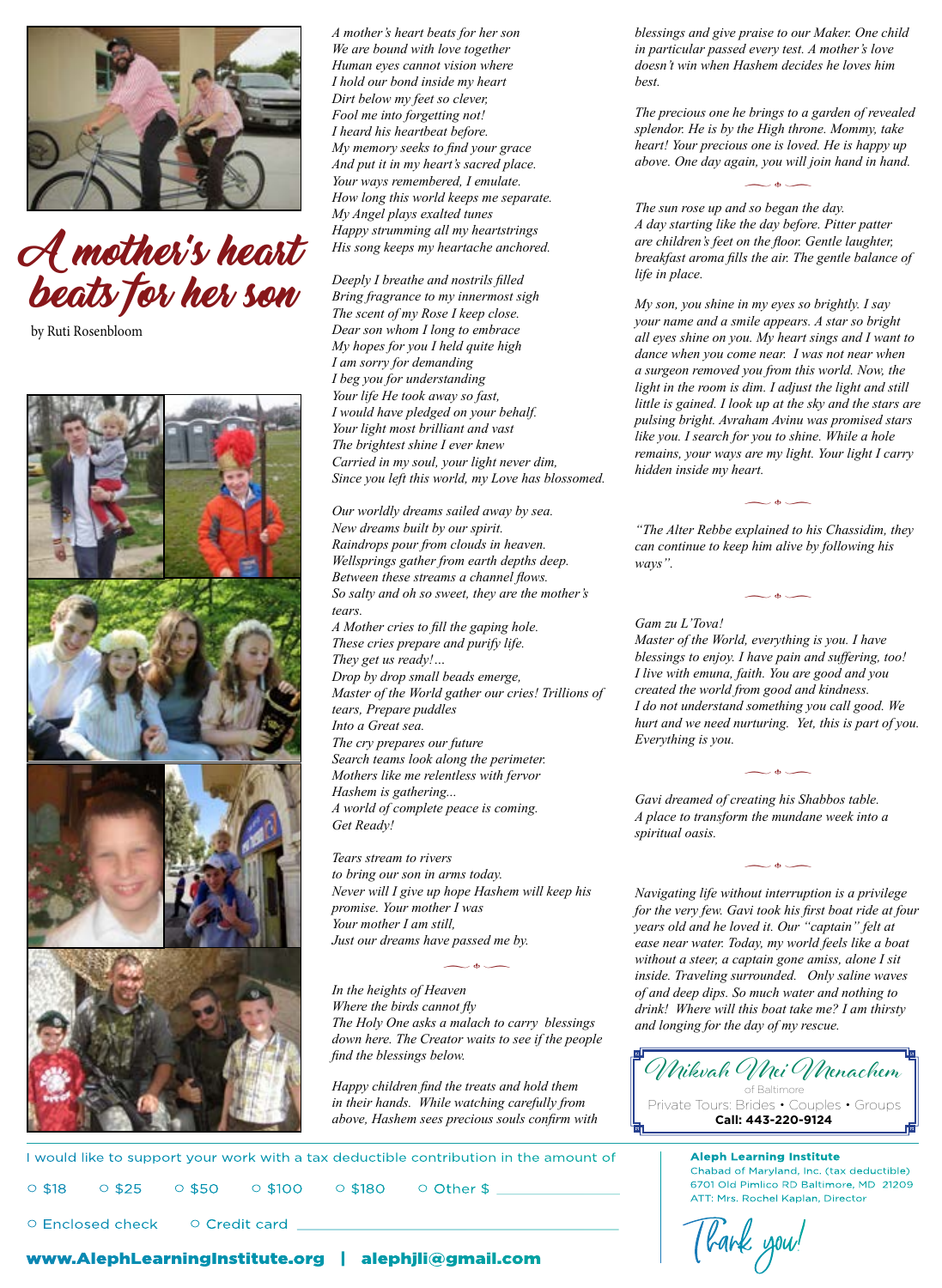When *Woshinch Comes* " Take the Colors of Judaism Quin By Menachem Posner / chabad.or<br>A *historic painting* A *historic painting* 

ichel Shevach Schwartz. Born November 16, 1926, in Catskill, NY, died in Flushing, NY, on September 8, 2011. Michel spent a lifetime painting and designing Jewish works of art for countless organizations, charities, foundations, friends, and family. His results may be seen in Israel in the President's residence, the Knesset, Jerusalem City Hall, the Jewish Children's Museum in Brooklyn, numerous synagogues, and the private collections of many dignitaries and celebrities. Michel's lifelong friendship with the Lubavitcher Rebbe, Rabbi Menachem Schneerson, referred to him as the Rebbe's personal artist. Excerpt NYT September 11, 2011

Famed artist Reb Michel Schwartz merited rich Judaic tradition from his parents, descendants of a long line of prominent rabbis and scholars. After his family moved to New York City, he studied at Yeshivot. Alongside religious studies, he was enrolled in the New York School of Art and Design. His relationship with The Lubavitcher Rebbe began when he was 15 years old. A few of his numerous calligraphic and artistic designs are featured on: Talks and Tales, Map of the Exodus, Merkos Logo, Tzivos Hashem, Cup of Elijah, "When Moshiach Comes" painting.

## Cup of Elijah



While he and his wife Josepha lived in Jerusalem (1984-89), several silversmiths approached Michel, insisting that he create Judaica. After much hesitation, he busied himself with pad and pen. He sketched a design for a "Cup of Elijah," an ornamental cup designated for the entrance of Elijah the prophet, at the Seder table. Typical to his works, consisting of myriads of letters, he chose a verse taken from the song in praise of Elijah, expressing the yearning for Moshiach.

His family tradition for Havdallah services was a beautiful ceremony when the family sang a favorite song; Eliyahu Hanavi, Eliyahu Hatishbi, Eliyahu Hagiladi…may he come soon with Moshiach, son of David. Soon after producing the first prototype Elijah cup, Michel's brother Moshe who was involved in research of verses and Judaic designs for his paintings traveled to America. He visited with the Rebbe and brought the cup to show the Rebbe. After explaining that this cup was a prototype to begin production, the Rebbe studied the cup and asked, "Nu, if this is the only one, will it be left for me?" Here, the Rebbe broke all protocol! For more than 35 years since day one, the Rebbe never asked for any personal gifts. It was the cup of Elijah that he requested. Moshe apologized that he could not leave it as he was only a messenger from his brother. However, he excitedly contacted Michel to relate the story of events. Michel confirmed in his mind that without question, the Rebbe would have his wish. Benefactors in

Monsey, N.Y. commissioned the cup to the Rebbe for his 86th birthday. At the faceto-face presentation, the Rebbe received the gift with a smile and placed it on the table near him. He then went on to offer his blessings to each one individually.

For several years afterward, Michel wondered what happened to the cup. Then, when the Rebbe suffered a stroke in 1992, an old friend attending to the Rebbe told him the following: Michel, the cup you gave the Rebbe, since he became ill, it has been standing on a small round table at his bedside day and night. Michel was stunned. And then another told him: No Michel. Not since he became sick. Your cup has been in his room since you presented it to him four years ago. In fact, his goblet joined the ranks of the wooden table which the Maharash, a previous Chabad Rebbe, personally made when he did some carpentry, a form of therapy for his ill health.

## Moshiach Painting

The only work of art to ever be commissioned by the Rebbe took place on the "Sunday dollar line" in 1989, at Chabad headquarters, Brooklyn, N.Y. Michel was taken by surprise but without hesitation accepted this excellent task with humility and great honor. "There was a saintly scholar, revered by millions of Jews around the world, who was asking me to create a scenario of what the world will look like upon the arrival

of Moshiach. *Why me?"* Michel was advised that if the Rebbe asked him to do such a painting, then he certainly has the genius to do it. *So do it!*

All in all, it took more than 2500 hours of work, together with the tireless research of his brother Moshe, a Torah scholar. The background text consists of 387,000 Hebrew letters describing the many biblical references and statements regarding the coming of and times of Moshiach, excerpted from Tanach, Mishna, Talmud, and other sources. Finally, the historical painting, "When Moshiach Comes," was presented to the Rebbe in honor of his 90th birthday on 11 Nissan.



### Take the Colors of Judaism Quiz

By Menachem Posner / chabad.org

ritual purity?





#### What color is the tzaraat affliction on the skin?



Green Dark brown Yellow The color does not matter

#### What color wine is preferred for the Passover Seder?



White, symbolizing a fresh start Red, reminiscent of spilled blood A mix of colors, reminding us of the "mixed multitudes" who left Egypt The color does not matter

During the High Holidays, the Torah is traditionally draped in:

Black, reminding us of our mortality Purple, the kabbalistic color of harmony White, symbolizing purity The color does not matter

## $\mathbf r$  is the tekhelet thread, which the Torah tells us to affix to 4

er of the tallit? Purple, following ancient shellfish dying ethods

> Blue, reminding us of the sea, which ects the sky

Does not matter as long as it is braided

#### According to the Talmud, Queen Esther's complexion was:

Gray, since she lived in difficult circumstances Green, reflective of her name Hadassah, which means "myrtle" Ivory, seen as a sign of beauty in ancient Persia 6

#### What color are tefillin straps?

5